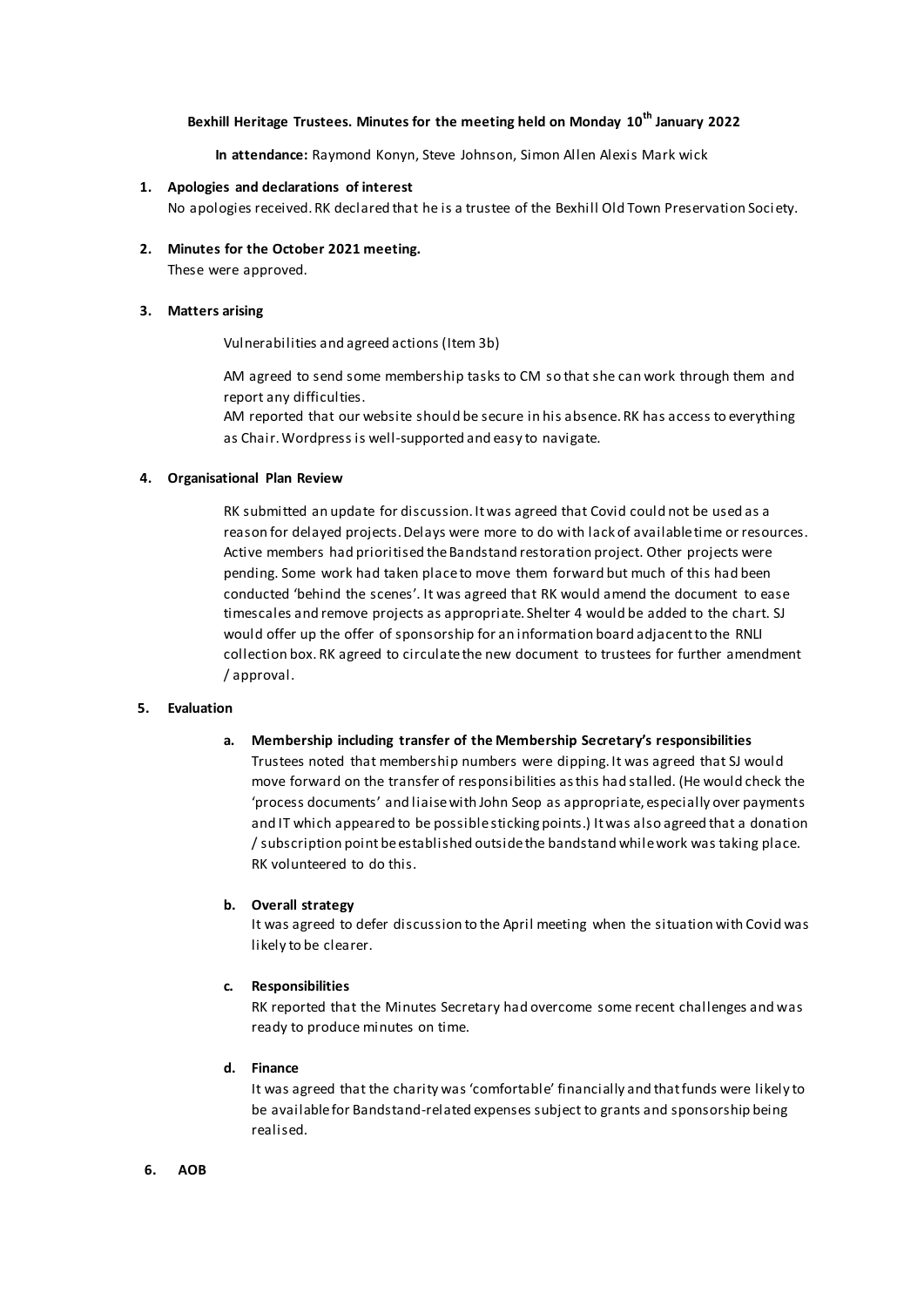None

### **7. Date of next Trustee's meeting**

Monday 11<sup>th</sup> April 2022

### **8. Resources**

It was agreed that the charity had sufficient resources and equipment for current needs. It was further agreed that SA and SJ would identify surplus woodworking equipment for disposal.

AM agreed to produce more business cards personalised for trustees and GT. AM further agreed to update our membership leaflet and SJ would arrange printing.

### **9. Accommodation**

Nothing further had been heard about the possibility of sharing the West Station. SJ agreed to explore prospects at the De La Warr Mews Garage.

Our application had been submitted on  $11<sup>th</sup>$  July, but the Charity Commission were now reporting a 5 month waiting time for applications that go beyond the provisions of the Charity Commission's own template as ours does. On that basis our application would be determined in November or December.

### **a. Vulnerabilities and agreed actions**

Trustees discussed the points raised and progress on actions agreed at the April meeting

- Trustees and committee members do not always reply to messages in a timely fashion and are sometimes unavailable without reasonable notice. This places undue pressure on the Chair and hampers organisational efficiency.
- RK reported that this had improved. Trustees were letting RK know when they were unavailable.
- Actions agreed at meetings are sometimes not completed. Circulating action points with minutes had helped to address this problem. RK was reminding the minutes secretary to circulate minutes within seven days.
- Data protection requires attention so that our members can be reassured tha t the charity is compliant with all relevant legislation. A revised policy had been written and issued.
- There is an over-dependence on one person for the efficient use of IT in the support of the charity's work.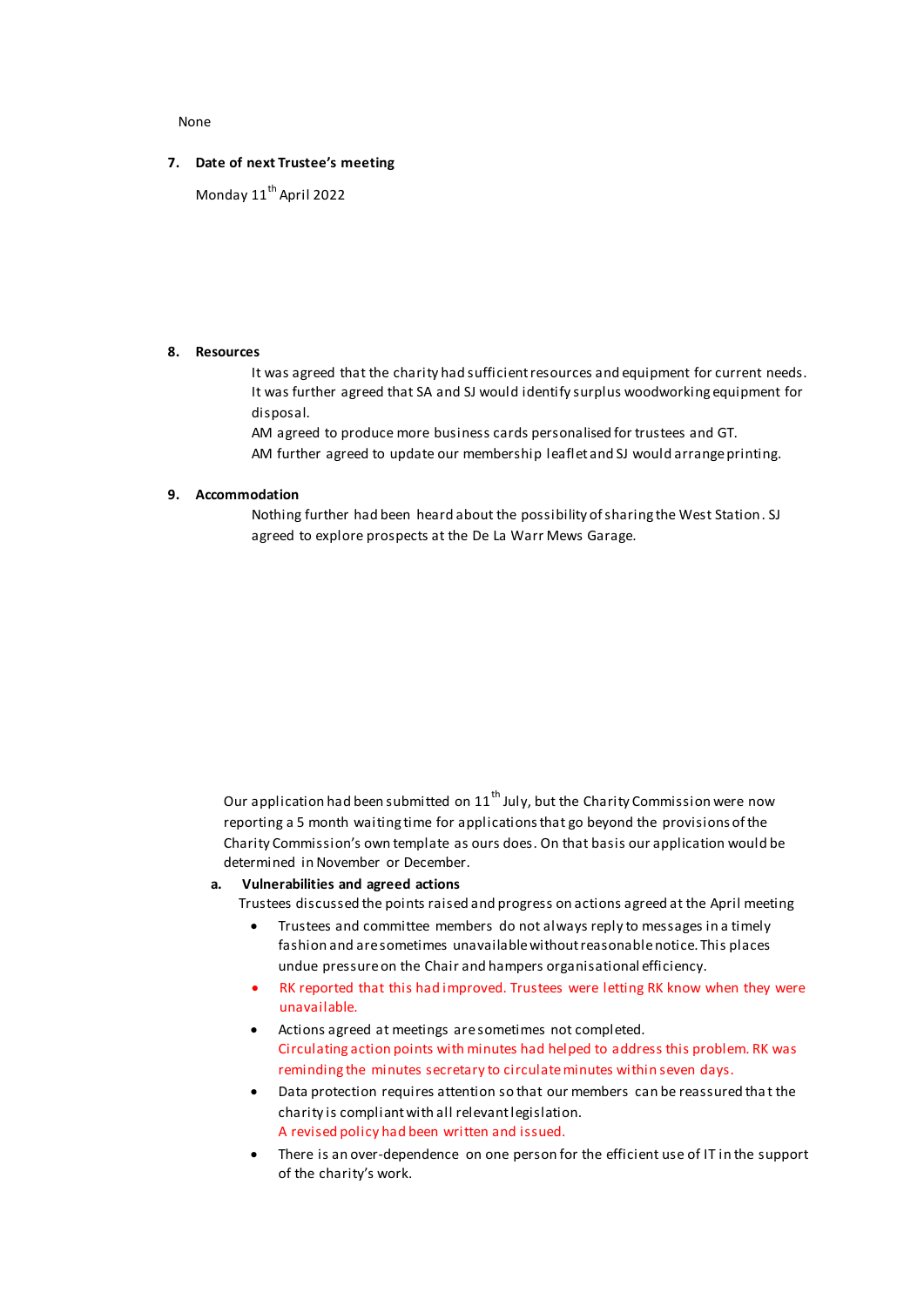### Ways of mitigating this risk had been agreed.

- We should try to achieve a more balanced group of trustees that reflects the gender composition of members. Approaches had been made to female members but without success so far. Other names were mentioned. All committee members agreed to 'sound out' potential trustees to determine whether they might be interested if approached formally.
- More effective email and communication protocols should be introduced that allow colleagues reasonable time to respond, especially in relation to important decisions. (Such decisions should, in any case, be discussed in committee or by trustees rather than decided by email.) There was also concern about the risk of officers becoming overwhelmed by emails.

Trustees agreed that the situation had improved and that the new ema il protocols were being followed. Committee members and trustees were being encouraged to upload documents to the shared drive if something needs to be shared. A document folder had been created for website items and another would be created for agenda items. A higher proportion of emails were being targeted rather than being copied to everyone.

## **5. Matters arising**

### **July Meeting**

Trustees discussed actions arising from the extraordinary meeting in July that had been called to resolve issues connected with workload and morale.

Actions agreed in July were noted and it was felt that significant progress had been made.

Four further points were agreed to operationalise those actions:

- There would be a 'holiday' for officers from  $20^{th}$  December to  $3^{rd}$  January (inclusive). Out of office messages would be posted on the website and members notified. The agreed Christmas pop-ups would still go ahead as would any agreed project work.
- Members' meetings would be 'triggered' by the Vice Chair two weeks before the meeting date. Members would receive minutes, an agenda and details of venue and time and/or a Zoom link. AM would send this out and follow this up with a reminder three days before the meeting date.
- We would continue to encourage officers to send 'papers' out with a gendas to enable meetings to be more informed and more focused.
- Agendas would prioritise the most urgent or important items and be shorter.

### **6. Nominating additional trustees**

See item 3 above.

### **7. A base for the charity**

It was agreed that the search for a base had been frustrating. None of the 'solutions' had proved ideal for one reason or another.

It was agreed that the West Station had the potential to provide space for a store, workshop, meetings and administration. We would investigate with a site visit in November. At the same time 'Bow Ties' could offer a good venue for our information point if we moved to Mondays. RK agreed to investigate further. Combined with Bandstand pop-ups, we would be in a much better position than currently.

#### **8. Review of Project Development Plan**

Trustees focused on the Royal Sovereign Light Lantern Tower. Concern had been expressed over Bexhill Heritage becoming legal owners of the tower. After careful consideration and